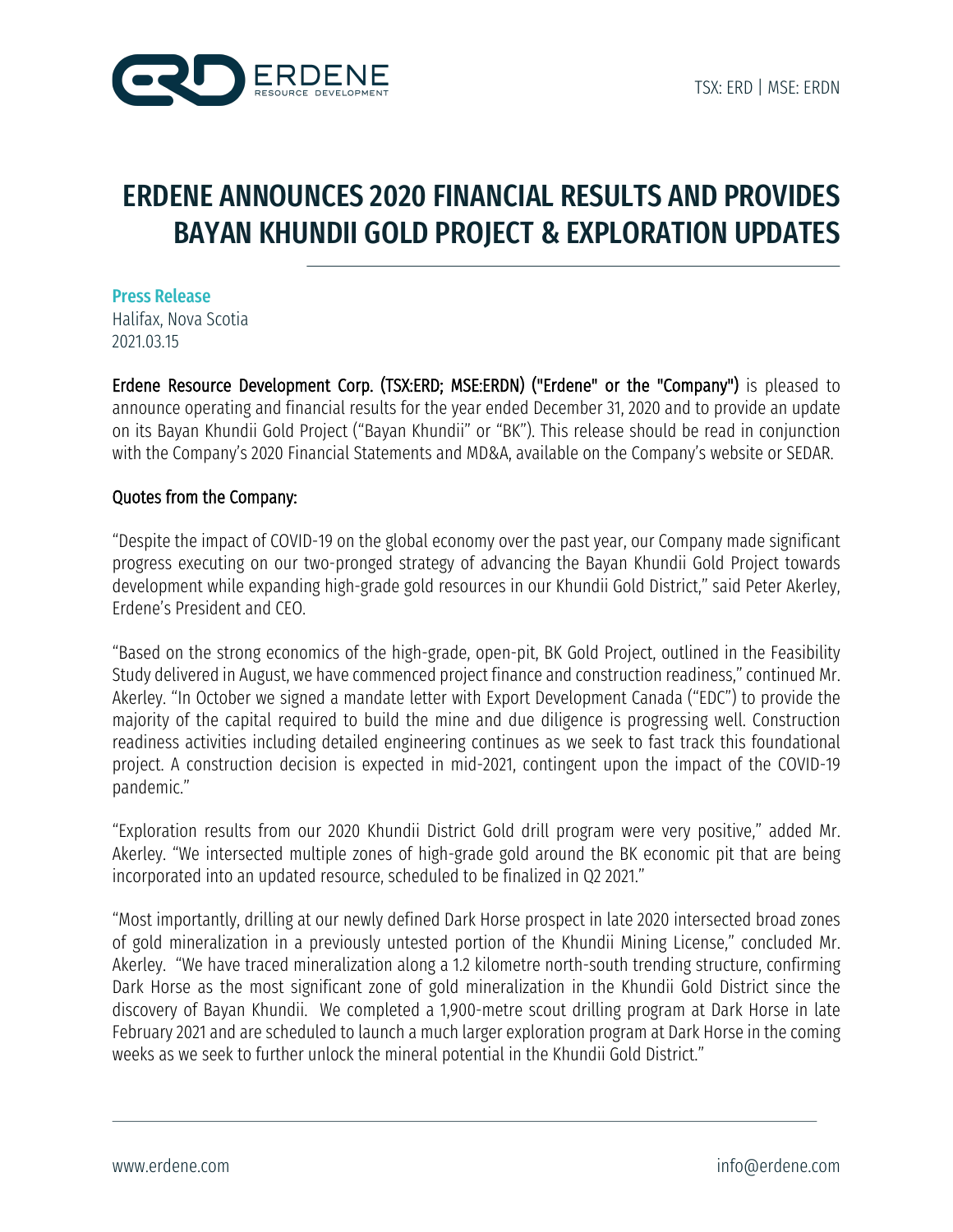

## 2020 Highlights and Subsequent Events:

## Bayan Khundii Gold Project – 100% Erdene

- Announced positive results of the BK BFS in July 2020 (results at US\$1,400/oz gold price, unless noted):
	- After-tax Net Present Value of US\$100 million (NPV5%) and 42% Internal Rate of Return (IRR), increasing to US\$216 million and 77% IRR, respectively, at a gold price of US\$1,800/oz
	- Life of Mine Earnings Before Interest, Taxes and Depreciation of US\$257 million, increasing to US\$400M at a US\$1,800/oz gold price
	- 381,700 ounces gold recovered over the initial phase of the Khundii Gold District development
	- All-in sustaining cost ("AISC") of US\$733/oz and upfront capital expenditure of US\$59 million
	- Measured and Indicated Resources of 521,000 ounces gold at an average grade of 3.16 g/t gold
	- Proven and Probable Reserves of 409,000 ounces gold at an average grade of 3.71 g/t gold
	- Average annual gold production of 63,500 ounces, including 77,600 ounces in Year 2
	- Eight-year project, including one-year pre-production, six-year operating life and one-year closure
	- Payback period of less than 2 years
	- Adjacent high-grade resources and recent discoveries provide excellent growth opportunities
	- Significant benefits to Mongolia, including Life of Mine royalties and taxes of US\$103 million and approximately 400 new direct jobs in Bayankhongor Province
- Commenced construction readiness activities for the Bayan Khundii Gold Project:
	- Detailed design and engineering for the Carbon-in-Pulp ("CIP") processing plant and mine support infrastructure is underway and expected to be submitted for approval in Q1 2021
	- The balance of the technical drawings for site infrastructure are expected to be submitted for approval by Q1 2021, allowing for a rapid construction ramp up beginning mid-2021
	- Tender and contracting for critical facilities and services has been initiated
	- Environmental monitoring stations were installed in Q4 2020 and are currently operating
	- Constructability review, value engineering, and HAZOPS development are also underway
- Continued stakeholder engagement for the ESIA and the Mongolian statutory Detailed Environmental Impact Assessment ("DEIA"):
	- European Bank for Reconstruction and Development ("EBRD") ESIA public disclosure period satisfactorily completed in Q3 2020
	- Additional baseline studies are ongoing, collecting targeted social and environmental data in line with the ESIA commitments
	- Public consultations are ongoing for the Mongolian DEIA
- Obtained certain key permits and advanced regulatory approvals required for mine development:
	- Land use permits issued, granting access to an initial approximately 100-hectare area required to construct the BK open-pit and associated surface infrastructure
	- Completed regulatory review of the site general arrangement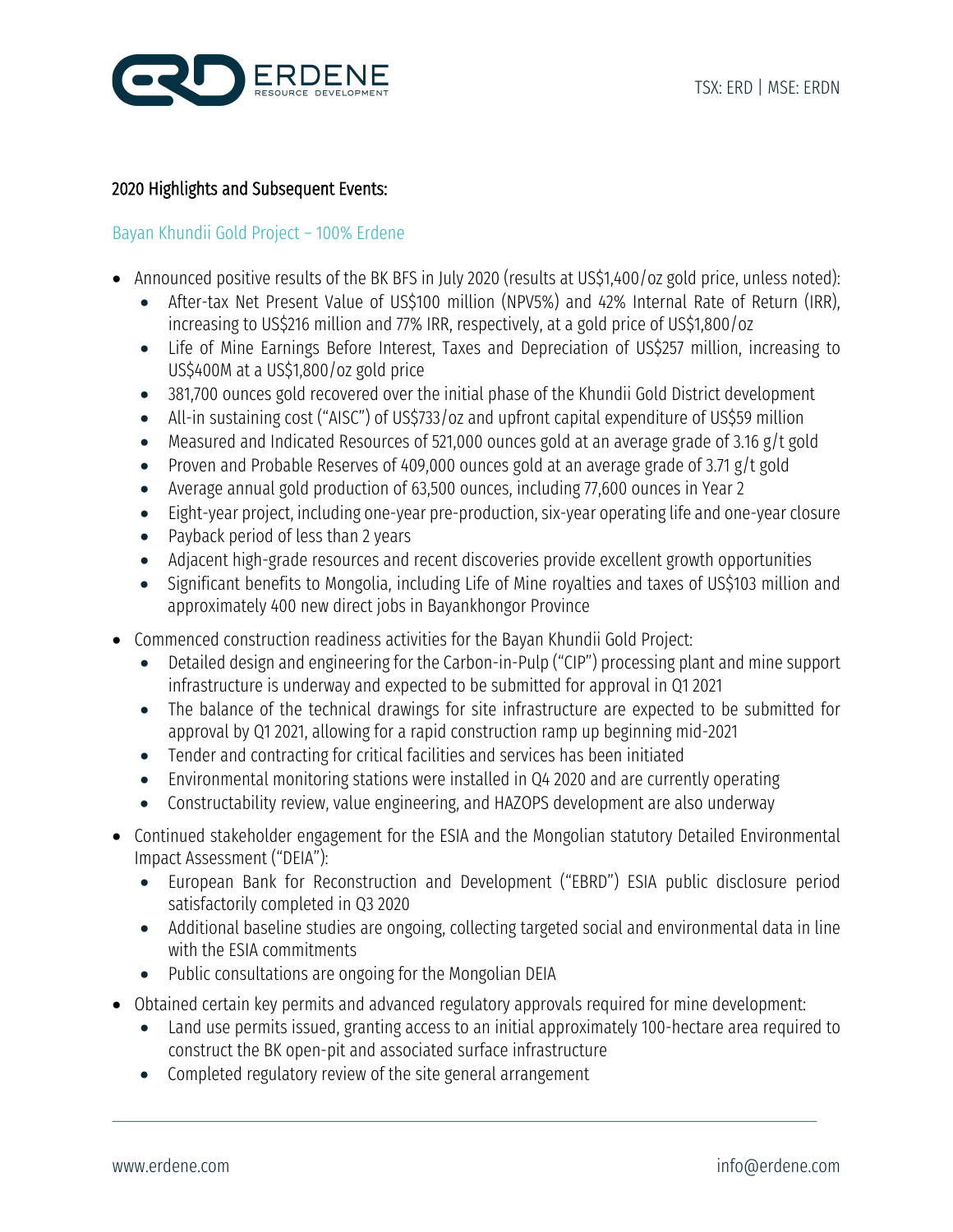

# Exploration

- Completed the 2020 exploration campaign, drilling 109 holes totaling 14,391 metres at Bayan Khundii and the new Dark Horse prospect:
	- BK-Midfield North: Expansion drilling on the western and eastern sides of the proposed Bayan Khundii economic pit returned high-grade mineralized intersections:
		- § BKD-302 Eastern flank extension: 3.9 g/t gold over 22.4 metres, including 2 metres of 27.5 g/t gold beginning 127 metres down hole (vertical 115m)
		- BKD-304 Western flank extension: 3.9 g/t gold over 12 metres, including 1 metre of 38.9 g/t gold beginning 206 metres down hole (vertical 144m)
	- BK-Midfield SE: Discovered a very high-grade gold zone starting at surface, in an area classified as waste or low-grade stockpile material in the current resource model:
		- BKD-288 5.5 metres of 125.9 g/t, including 1 metre of 581.6 g/t gold, beginning 11.5 metres down hole
		- BKD-274 –15 metres of 25.6 g/t, including 1 metre of 338 g/t gold, beginning at 14.9 metres, 40 metres north of BKD-288
		- § Intersected anomalous mineralization in 16 of 18 holes, all within 25 metres from the surface
	- BK-Striker SW: At the southern end of the Bayan Khundii economic pit, expanded shallow areas of high-grade mineralization beyond the economic pit and outside of the current resource:
		- **BKD-292 15 metres of 29 g/t gold, beginning 0.9 metres from drill collar, including one** metre of 353 g/t gold
		- BKD-310 4.0 g/t gold over 10 metres, including 1 metre of 24.5 g/t gold beginning 14 metres down hole, and 44 metres of 1.0 g/t gold, including 1 metre of 16.2 g/t starting 64 metres down hole
		- BKD-312 20.8 g/t gold over 3 metres, including 1 metre of 51.7 g/t gold beginning 13 metres down hole
	- Results from Bayan Khundii drilling in 2020 are being incorporated into an updated resource estimate, expected to be completed in Q2 2021
	- Dark Horse: Maiden drilling at 100% owned prospect, discovered in Q4 2019, 3.5 kilometres north of the Bayan Khundii Gold Deposit, intersecting high-grade gold in two of eleven holes:
		- AAD-41 10.8 g/t gold over 1 metre, at 29 metres vertical depth
		- AAD-48 30.6 g/t gold over 1 metre, within a 7-metre zone of highly anomalous gold (up to 0.2 g/t), beginning 27 metres from surface
		- AAD-51 3 metres of 5.6 g/t gold, beginning 138 metres downhole and 10 metres of 0.9 g/t gold, starting 222 metres downhole
		- AAD-57 16 metres of 0.6 g/t gold, beginning 52 metres downhole, and 48 metres of 1.2 g/t gold, beginning 194 metres downhole, including 30 metres of 1.7 g/t gold
		- AAD-58 45 metres of 5.97 g/t gold, beginning 10 metres downhole, including 1 metre of 82.5 g/t gold within 8 metres of 27.1 g/t gold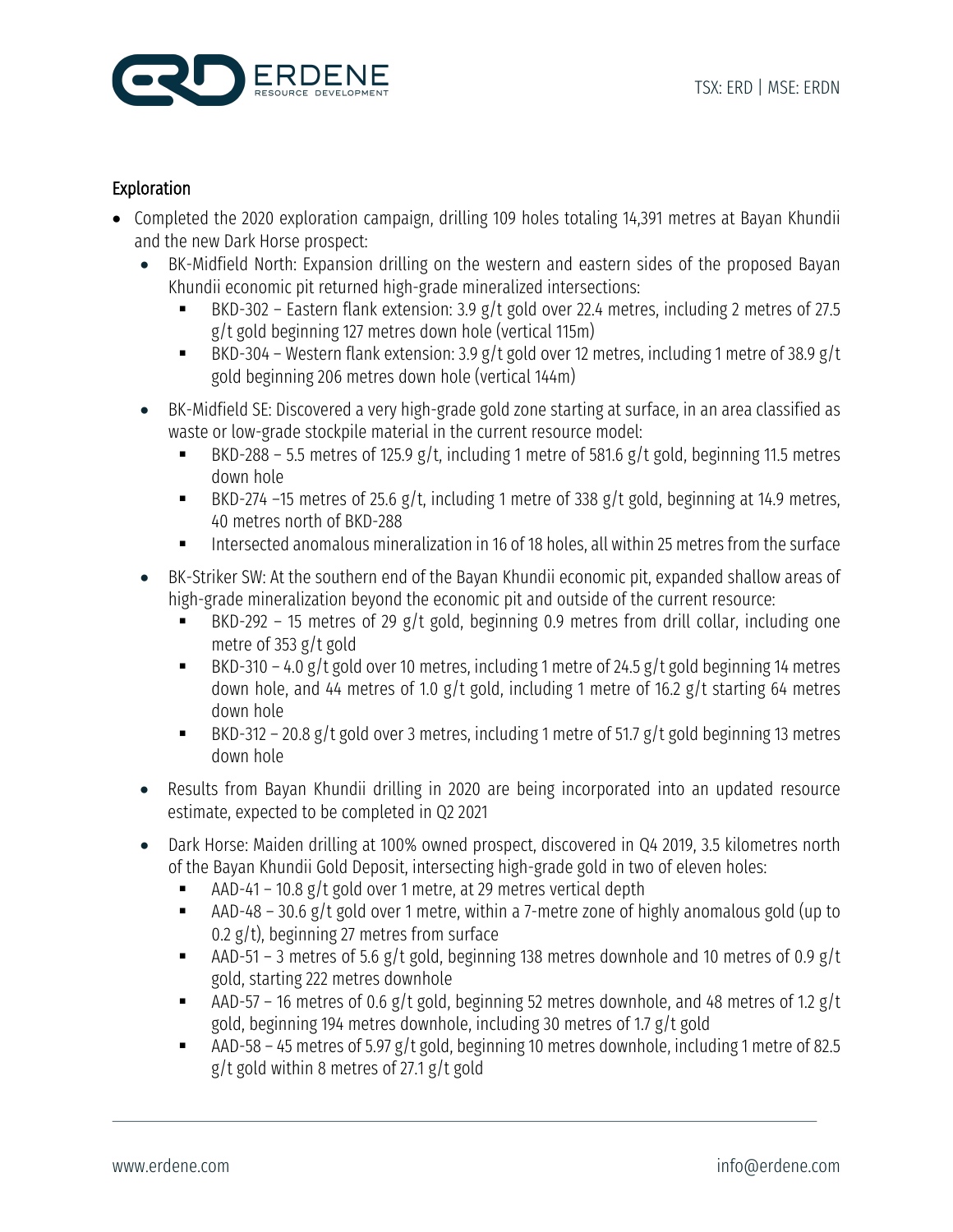

- AAD-61 130 metres of 0.53 g/t gold, beginning 10 metres downhole, located 500 metres north of AAD-58
- § An evaluation and interpretation program is underway, including geophysics, clay mineral analysis, petrography, mineralogy, fluid inclusion work and 3-D modelling

# **Corporate**

- Closed \$20 million financing led by \$15 million strategic investment from Eric Sprott on August 11, 2020:
	- Proceeds will be used to advance exploration of the Khundii Gold District and development of the Bayan Khundii Gold Project, and for working capital and general corporate purposes
- Announced conversion of US\$5 million convertible loan held by the EBRD on October 9, 2020:
	- EBRD, one of the largest foreign investors in Mongolia, now holds a significant equity interest
- Executed a mandate letter with EDC for the Bayan Khundii Project Finance:
	- Contemplates a senior secured debt facility of up to US\$55 million, subject to satisfactory completion of due diligence and documentation
	- Diligence is well underway and progressing largely to schedule
- Acquired 100% interest in the Ulaan license, adjacent to Bayan Khundii, in December 2020:
	- Consolidates 100% interest in the majority of the Khundii-Ulaan alteration system hosting multiple epithermal gold and porphyry copper-gold targets
- Recorded a net loss of \$13,116,358 for the year ended December 31, 2020, compared to a net loss of \$2,683,292 for the year ended December 31, 2019:
	- Exploration and evaluation expenditures, including capitalized expenditures, totaled \$9,276,028 for the year ended December 31, 2020, compared to \$6,694,914 for the year ended December 31, 2019, largely due to increased exploration work as the Company drilled over 15,000 metres in the current year, compared to approximately 5,000 metres in the prior year. Additionally, expenditures on the Bayan Khundii Feasibility Study, Detailed Engineering and Design and Construction Readiness activities exceeded those on the Prefeasibility Study in the prior year
	- Corporate and administrative expenses totaled \$1,868,905 for the year ended December 31, 2020, compared to \$1,615,724 for the year ended December 31, 2019 due to higher administrative salaries, expanded investor relations costs and increased non-cash, share-based compensation costs
	- Non-cash, change in fair value expenses of \$8,412,081 and interest expense of \$1,661,960 in the current year related to the EBRD convertible loan, which was converted in October 2020

# COVID-19

In late January 2020, the Government of Mongolia instituted limitations on public gatherings, suspended in-person classroom learning, and implemented international border controls in response to COVID-19. The Canadian Government adopted similar measures in March 2020, as have most governments globally during 2020. Furthermore, on November 12, 2020, following the first instances of community spread of COVID-19, the Mongolian Government announced restrictions on the movement of people within the country.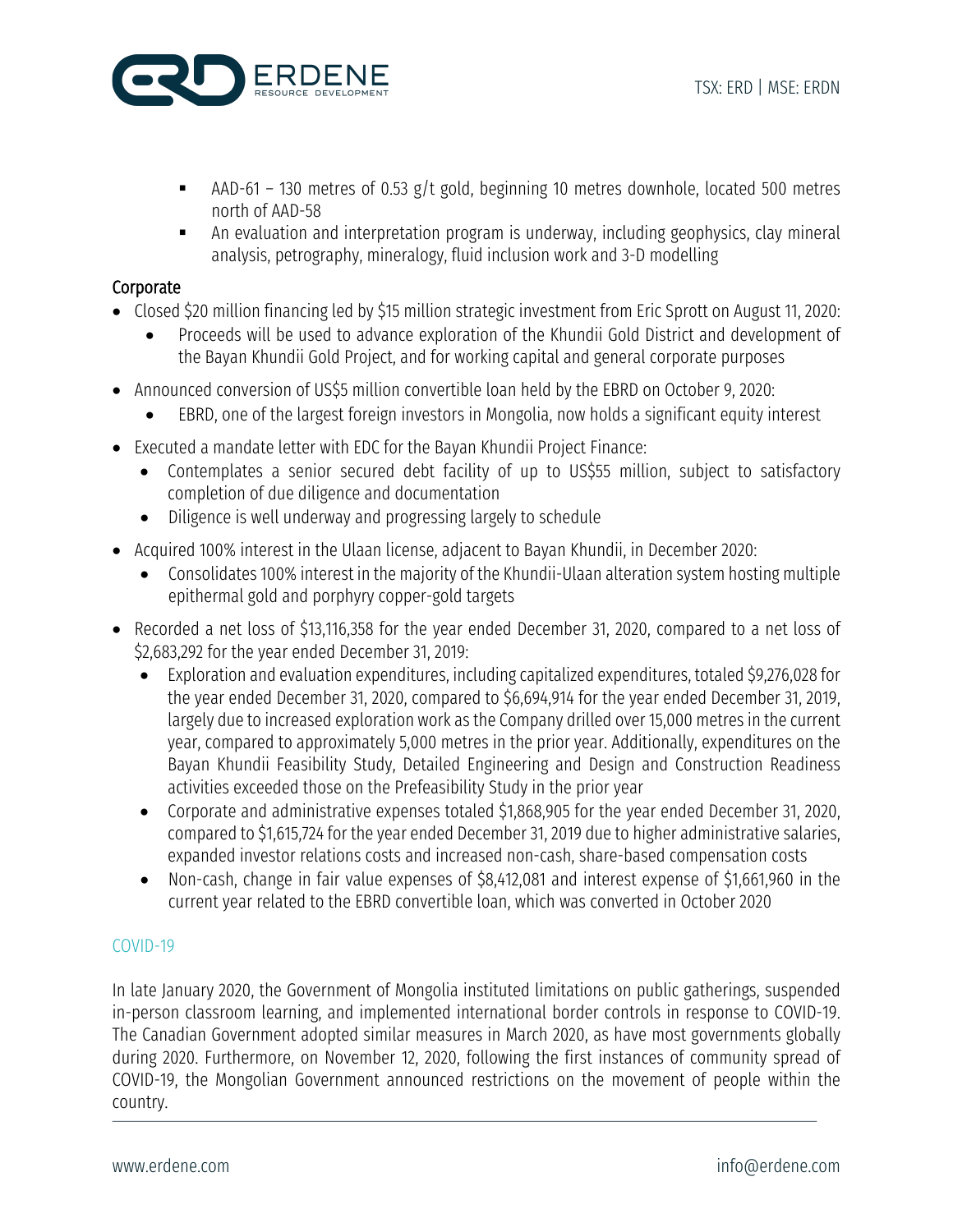

In response, Erdene implemented operational changes to ensure the safety and productivity of its people. In the field, daily health and safety briefings, body temperature checks, enhanced hygiene protocols, and additional personal protective equipment have been instituted. With these measures, our team delivered an injury-free field exploration and technical program, completing approximately 15,000 metres of drilling in 2020. The Company's corporate and administrative teams adopted remote working practices and enhanced hygiene measures during 2020 that allowed operations to continue without significant disruption.

Though the impact of COVID-19 on the Company's operations has been modest to date, the COVID-19 pandemic continues to evolve. The Company will monitor the impact of COVID-19 on its operations in 2021, particularly potential disruptions to the Bayan Khundii Gold Project schedule or budget prior to reaching a construction decision, which is expected in mid-2021.

#### About Erdene

Erdene Resource Development Corp. is a Canada-based resource company focused on the acquisition, exploration, and development of precious and base metals in underexplored and highly prospective Mongolia. Erdene's deposits are located in southwestern Mongolia's Edren Terrane, within the Central Asian Orogenic Belt, host to some of the world's largest gold and copper-gold deposits. The Company has been the leader in exploration in the region over the past decade and is responsible for the discovery of the Khundii Gold District with interests in three mining licenses and two exploration licenses hosting multiple high-grade gold and gold/base metal prospects, two of which are being considered for development: the 100%-owned Bayan Khundii and Altan Nar gold deposits.

Erdene Resource Development Corp. is listed on the Toronto and the Mongolian stock exchanges. Further information is available at www.erdene.com. Important information may be disseminated exclusively via the website; investors should consult the site to access this information.

#### Qualified Person

Peter Dalton, P.Geo. (Nova Scotia), Senior Geologist for Erdene, is the Qualified Person as that term is defined in National Instrument 43-101 and has reviewed and approved the technical information contained in this news release.

## Forward-Looking Statements

Certain information regarding Erdene contained herein may constitute forward-looking statements within the meaning of applicable securities laws. Forward-looking statements may include estimates, plans, expectations, opinions, forecasts, projections, guidance or other statements that are not statements of fact. Although Erdene believes that the expectations reflected in such forward-looking statements are reasonable, it can give no assurance that such expectations will prove to have been correct. Erdene cautions that actual performance will be affected by a number of factors, most of which are beyond its